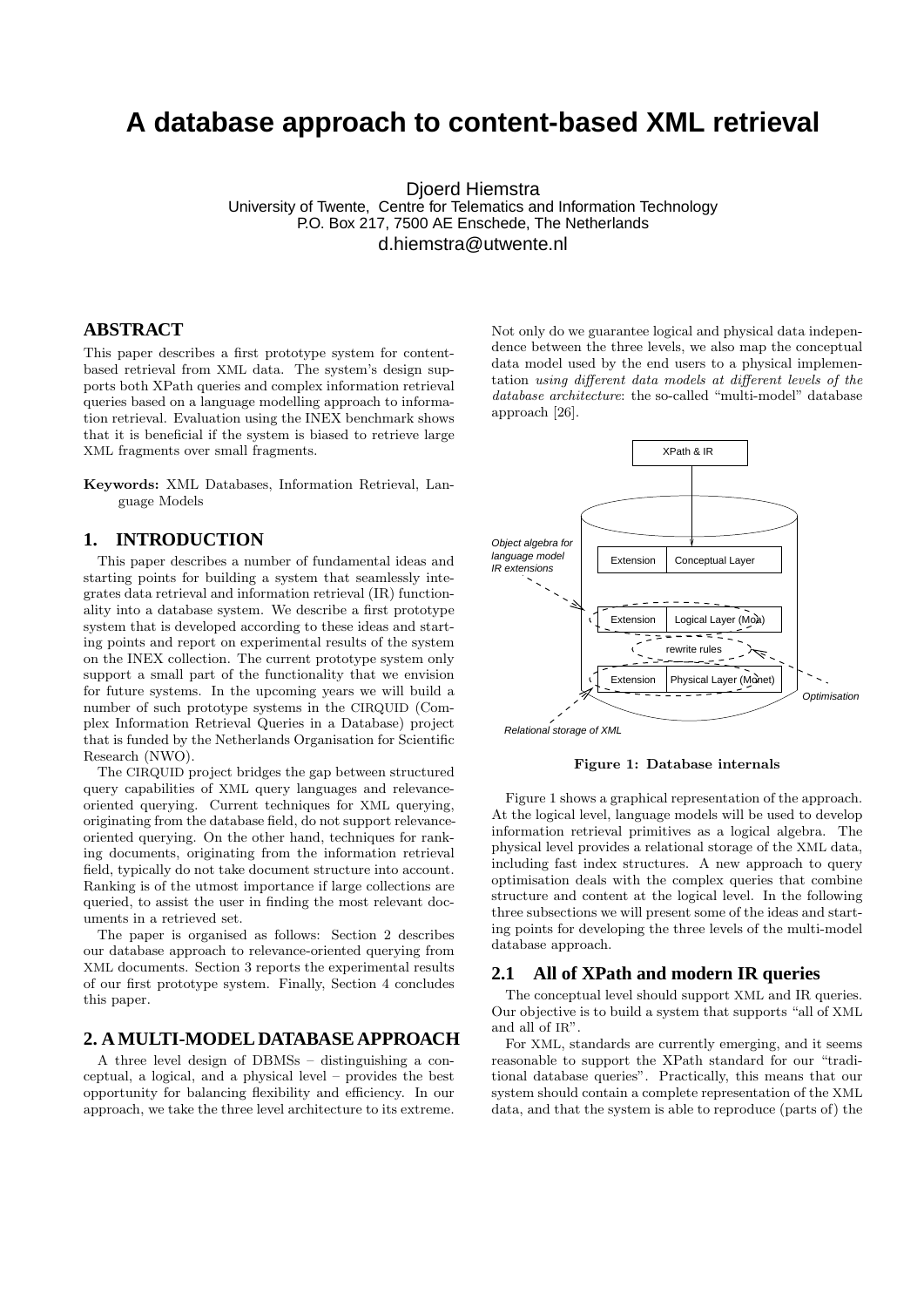data as the result of the query. For XPath we refer to [2].

Unlike the database and XML communities, which have developed some well-accepted standards in the past 30 years, the information retrieval community does not have any comparable standard query language or retrieval model. If we look at some practical systems however, e.g. internet search engines like Google and AltaVista, or online search services as provided by e.g. Dialog and LexisNexis, it turns out that there is much overlap in the kind of functionality they provide.

1. IT magazines<br>2. +IT magazines

- 2. +IT magazine\* -MSDOS<br>3. "IT magazines"
- 3. "IT magazines"<br>4. IT NEAR magazi
- IT NEAR magazines
- 5. (IT OR computer) (books OR magazines OR journals)<br>6. XML[0.9] IR[0.1] title:INEX site:utwente.nl

6. XML[0.9] IR[0.1] title:INEX site:utwente.nl

Figure 2: Examples of complex IR queries

Figure 2 gives some example queries from these systems. The first query is a simple "query by example": retrieve a ranked list of documents about IT magazines. The second query shows the use of a mandatory term operator '+', stating that the retrieved document must contain the word  $IT<sub>1</sub><sup>1</sup>$ a wild card operator '\*' stating that the document might match "magazine", but also "magazines" or "magazined" and the '-' operator stating that we do not prefer IT magazines about MSDOS. The third and fourth query searches for documents in which "IT" and "magazines" occur respectively adjacent or near to each other. The fifth query shows the use of the 'OR' operator, stating that the system might retrieve documents about "IT magazines", "computer magazines", "IT journals", "IT books", etc. The sixth and last query shows the use of structural information, very much like the kind of functionality that is provided by XPath; so "title:INEX" means that the title of the document should contain the word INEX. The last query also shows additional term weighting, stating that the user finds XML much more important than IR.

These examples suggest that at the logical level, our system should support algebraic constructs for proximity of terms, mandatory terms, a logical OR, term weighting, etc. To support proximity operators the system should at least store term position information somehow at the physical level.

### **2.2 Moa and Language Models**

Parts of a prototype multi-model database system have already been developed with the extensible object algebra Moa [14] as the logical layer. An open question in this setup is how Moa, which provides a highly structured nested object model with sets and tuples, can be adapted to managing semi-structured data. In this paper we will not get into Moa, but direct our attention to the language modelling approach to information retrieval as proposed in [9, 18] to guide the definition of the logical layer of our system.

The basic idea behind the language modelling approach to information retrieval is that we assign to each XML element  $X$  the probability that the element is relevant, given the query  $Q = q_1, \dots, q_n$ . Using Bayes' rule we can rewrite that as follows.

$$
P(X|q_1, q_2, \cdots, q_n) = \frac{P(q_1, q_2, \cdots, q_n | X) P(X)}{P(q_1, q_2, \cdots, q_n)} \qquad (1)
$$

Note that the denominator on the right hand side does not depend on the XML element  $X$ . It might therefore be ignored when a ranking is needed. The prior  $P(X)$  however, should only be ignored if we assume a uniform prior, that is, if we assume that all elements are equally likely to be relevant in absence of a query. Some non-content information, e.g. the number of accesses by other users to an XML element, or e.g. the length of an XML element, might be used to determine  $P(X)$ .

Let's turn our attention to  $P(q_1, q_2, \dots, q_n|X)$ . The use of probability theory might here be justified by modelling the process of generating a query  $Q$  given an XML element as a random process. If we assume that this page in the INEX proceedings is an XML element in the data, one might imagine picking a word at random from the page by pointing at the page with closed eyes. Such a process would define a probability  $P(q|X)$  for each term q, which might simply be calculated by the number of times a word occurs on this page, divided by the total number of words on the page. Similar generative probabilistic models have been used successfully in speech recognition systems [21], for which they are called "language models".

The mechanism above suggests that terms that do not occur in an XML element are assigned zero probability. However the fact that a term is never observed does not mean that this term is never entered in a query for which the XML element is relevant. The problem that events which are not observed in the data might still be reasonable in a new setting, is called the sparse data problem in the world of language models [16]. Zero probabilities should therefore be avoided. A standard solution to the sparse data problem is to interpolate the model  $P(q|X)$  with a background model  $P(q)$  which assigns a non-zero probability to each query term. If we additionally assume that query terms are independent given  $X$ , then:

$$
P(q_1, q_2, \cdots, q_n | X) = \prod_{i=1}^n ((1 - \lambda)P(q_i) + \lambda P(q_i | X))
$$
 (2)

Equation 2 defines our basic language model if we assume that each term is generated independently from previous terms given the relevant document. Here,  $\lambda$  is an unknown mixture parameter, which might be set using e.g. relevance feedback of the user. Ideally, we would like to train the probability of an unimportant term  $P(q_i)$  on a large corpus of queries. In practice however, we will use the document collection to define these probabilities. By some simple rewriting, it can be shown that Equation 2 can be implemented as a vector space weighting algorithm [10].

Why would we prefer the use of language models over the use of e.g. a vector space model with some *tf.idf* weighting algorithm as in [22]? The reason is the following: our generative query language model gives a nice intuitive explanation of tf.idf weighting algorithms by means of calculating

<sup>&</sup>lt;sup>1</sup>Note that most retrieval systems do not distinguish upper case from lower case, and confuse the acronym "IT" with the very common word "it".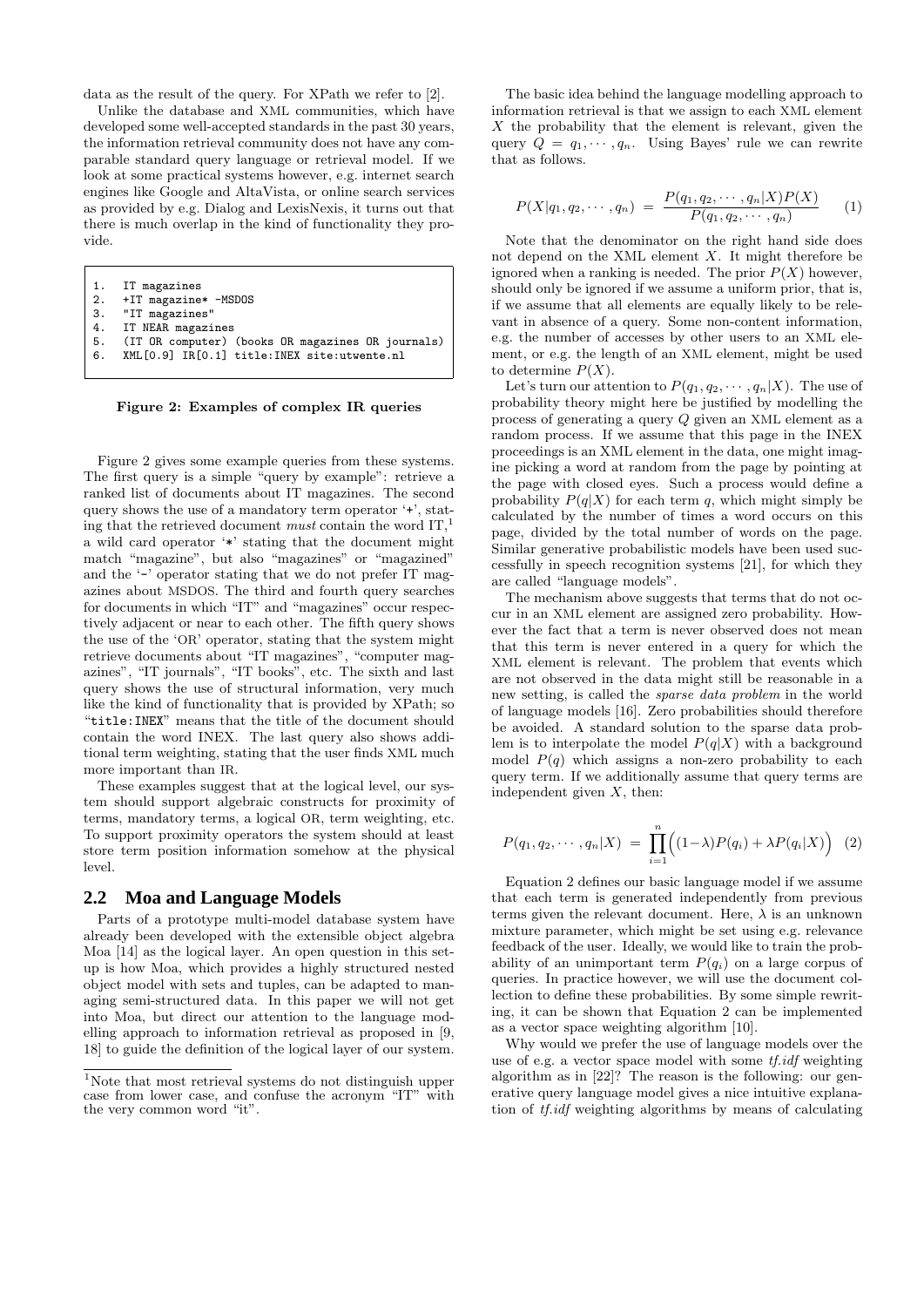the probability of picking at random, one at a time, the query terms from an XML element. We might extend this by any other generating process to model complex information retrieval queries in a theoretically sound way that is not provided by a vector space approach. For instance, we might calculate the probability of sampling either "magazines" or "books" or "journals" from the XML document by summing the probabilities  $P(\text{magazines}|X), P(\text{journals}|X),$ and  $P(\text{books}|X)$ . So, Query 5 from Figure 2 would assign the following probability to each XML element (ignoring for a moment the prior  $P(X)$  and the linear interpolation with the background model  $P(q_i)$  for simplification of the example).

$$
P(\text{Query 5}) = (P(\text{IT}|X) + P(\text{computer}|X)) \cdot (P(\text{books}|X) + P(\text{journals}|X) + P(\text{magazines}|X))
$$

Interestingly, a similar approach was proposed in 1960 by Maron and Kuhns [17]. In a time when manual indexing was still guiding the field, they suggested that an indexer, which runs through the various possible index terms  $q$  that possibly apply to a document, might assign a probability  $P(q|X)$  to a term given a document instead of making a yes/no decision. The language modelling equivalent of 'disjunction' and 'conjunction' (i.e. 'AND' and 'OR' operators) is motivated by adding a so-called translation model to the basic model [1, 13, 27].

In CIRQUID we will explore language modelling approaches that model all structured queries in Figure 2. The interested reader is referred to [18, 25] for so-called bigram models for proximity queries, and [12] for mandatory terms. A similar approach to querying XML data is proposed by List and De Vries [15], and Ogilvie and Callan [19].

### **2.3 Relational storage**

At the physical level, we will use the 'good-old' relational model for storage of the data. In order to combine XPath and information retrieval functionality, we somehow have to combine relational data representations of XML as described in e.g. [4, 24], and relational representations of information retrieval indexing structures as described by e.g. [3, 7, 26]. Our starting point for the relational storage of the XML data is that it should not critically depend on the existence of a schema or DTD, and that it should be possible to reconstruct the XML data completely. Our starting point for the storage of information retrieval indexing structures is that it should provide the 'traditional information retrieval' functionality as well as term position information to support proximity queries.

### *Related work on XML storage*

A standard approach to storing hierarchical or nested data, with or without a schema, is to store each "instance node" separately in a relational table. This is illustrated in Figure 3, 4 and 5. Figure 4 shows a tree representation of the XML instance of Figure 3. Each node in the tree is assigned a node identifier "id".

Now for each node, we might store its id and the id of its parent as shown in Figure 5. One can think of numerous alternative ways to assign the ids to the instance nodes (in this example they were assigned in pre-order). Similarly, one can think of many relational schemas that support this basic idea, by fragmenting the tables of Figure 5 in various ways. In previous work, we used a full fragmentation in







Figure 4: Tree representation of the data

binary relational tables [14] which provides efficient support for XML querying [24].

| tags           |   |                 |  | pcdata                 |    |                        |  |
|----------------|---|-----------------|--|------------------------|----|------------------------|--|
| id             |   | parent tag name |  | id<br>string<br>parent |    |                        |  |
|                |   | article         |  | 4                      | 3  | Boudewijn              |  |
| $\overline{2}$ |   | au              |  | 6                      | 5  | Büch                   |  |
| 3              | 2 | fnm             |  | 8                      | 7  | Kleine blonde          |  |
| 5              | 2 | $_{\text{snm}}$ |  | 11                     | 10 | Een schrijver          |  |
| 7              |   | atl             |  | 13                     | 12 | $Er$ ontstaat $\ldots$ |  |
| 9              |   | bdy             |  |                        |    |                        |  |
| 10             | 9 | р               |  |                        |    |                        |  |
| 12             | 9 | р               |  |                        |    |                        |  |

Figure 5: Example relational storage of XML data

# *Related work on the storage of IR indexes*

A standard approach to the relational storage of information retrieval indexes uses two tables. One table stores the document term statistics, i.e. for each document-term pair some statistics related to the number of times the term occurs in the document. A second table stores the global term statistics, i.e. for each term some statistics related to the total number of times that a term occurs in the entire collection. In traditional systems that use a *tf.idf* term weighting algorithm, the first table contains the  $tf$ 's (term frequencies) and the second table contains the  $df$ 's (document frequencies). In the language modelling approach we might store  $P(q|X)$ in the first table and  $P(q)$  in the second.

In [3, 7, 26], id refers to a document identifier. For XML data it should refer to the node id of the XML element as shown in Figure 4 and 5. A fundamental problem with this approach is the following. If we include all word-id pairs in the table local stats of Figure 6, then each word in the data will occur as often as the average depth of the XML data. For INEX, the average depth is about 7, so our information retrieval index would be 7 times as big as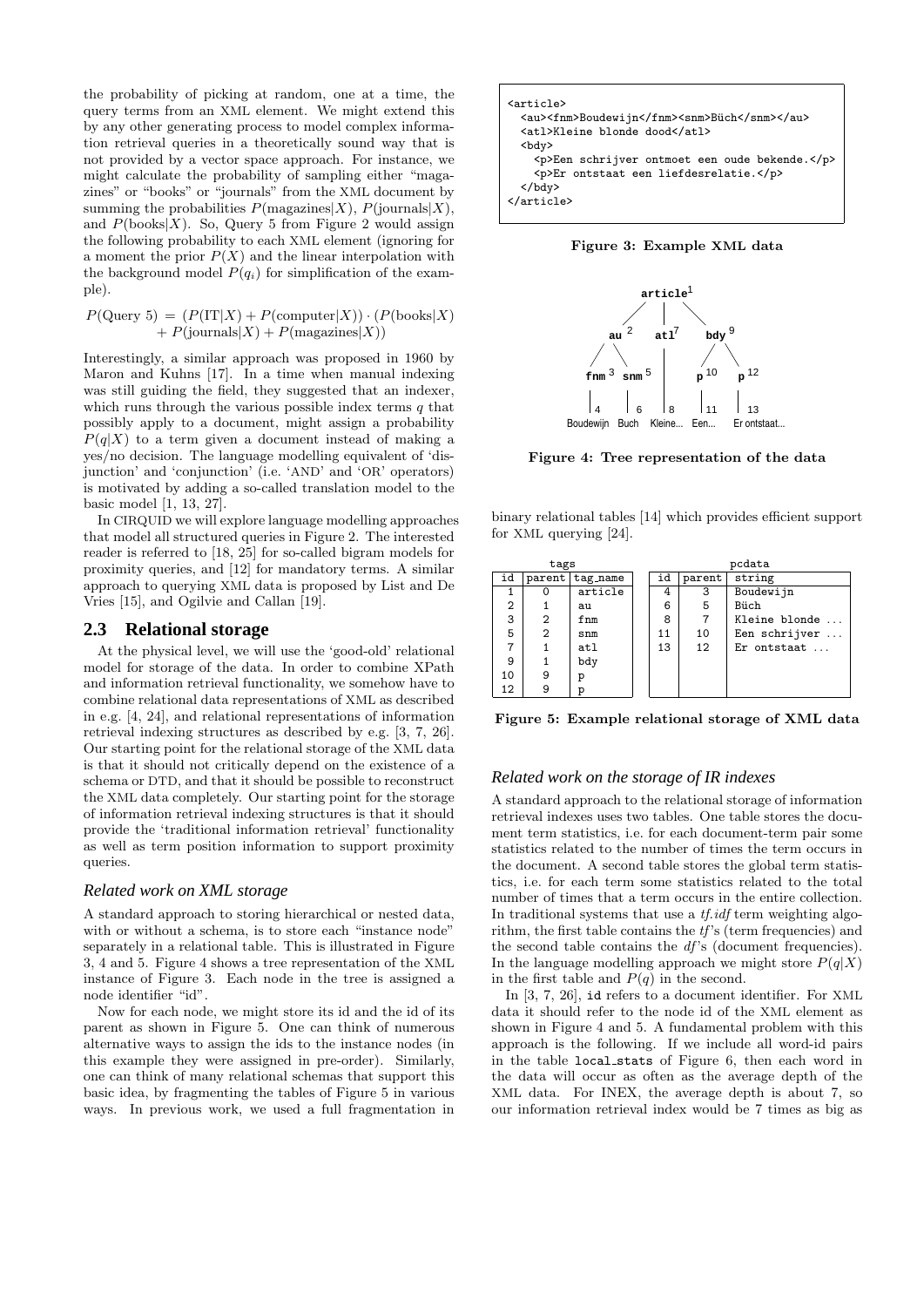|           | local_stats |          |          | global stats |
|-----------|-------------|----------|----------|--------------|
| word      | id          | word id) | word     | (word)       |
| aardvark  | 43          | 0.007    | aardvark | 0.00001      |
| after     | 3           | 0.09     | after    | 0.0345       |
| after     | 42          | 0.11     | affect   | 0.00055      |
| after     | 78          | 0.015    | ambient  | 0.0000001    |
| after     | 980         | 0.067    | an       | 0.107        |
| affect    | 321         | 0.2      |          |              |
| ambient   | 761         | 0.0001   |          |              |
|           |             |          |          |              |
| bekende   |             | 0.031    |          |              |
| blonde    |             | 0.031    |          |              |
| boudewijn |             | 0.031    |          |              |
|           |             |          |          |              |

Figure 6: Example relational storage of an IR index

the "regular" index that only indexes traditional documents (e.g. web pages).

A solution to this problem is to let the database administrator choose the nodes that need to be indexed, the socalled "indexing nodes" [5, 28], however, this will restrict the functionality such that queries like  $//*[. = " computational]$ biology"] (pseudo "XPath+IR" for any element about "computational biology") would be impossible, or only possible by inefficient linear scans over all string fields in the pcdata table of Figure 5.

An alternative solution to this problem is to only store all leaf nodes of the XML data in local stats as suggested in [6]. In this case, queries like //article[. = "computational biology"] (any article element about "computational biology") would need a number of repeated joins with the table tags of Figure 5 in order to determine the id of the article node that contains the query terms.

Instead of storing the tag name, one could store the complete path in Figure 5. This would solve only part of the problem, because it would require a special purpose implementation of regular path matches on attributes.

```
SELECT id, SUM(f(local stats.p, global stats.p)) AS s
FROM local stats, global stats
WHERE local stats.word = global stats.word
  AND (local stats.word = 'computational'
    OR local stats.word = 'biology')
GROUP BY id
ORDER BY s DESC
```
#### Figure 7: Traditional IR query in pseudo SQL

Figure 7 shows the typical information retrieval ranking algorithm expressed in SQL to give the reader a flavour of how the system uses the tables of Figure 6 at run time. In practice, we will not use SQL at the physical level. The function  $f$  in the algorithm might be any  $tf.id f$  formula. In case of the language modelling approach, f might be defined as  $\log(1 + P(q|X)/P(q))$  [10].

### *A first prototype*

For our first prototype we implemented the XML storage scheme proposed by Grust [8]. Grust suggests to assign two identifiers to each instance node: one id is assigned in preorder, and the other in post-order. These ids replace the

explicit parent-child relations as described in the previous paragraphs.<sup>2</sup> The pre and post order assignment of XML element ids provides elegant support for processing XPath queries.

| $\text{carticale}^1$<br><au>2<fnm><sup>3</sup>Boudewijn<sup>4</sup></fnm><sup>5</sup><snm><sup>6</sup>Büch<sup>7</sup></snm><sup>8</sup></au> 9<br>$\text{sat1}$ <sup>10</sup> Kleine <sup>11</sup> blonde <sup>12</sup> dood <sup>13</sup> <sup>14</sup> |
|-----------------------------------------------------------------------------------------------------------------------------------------------------------------------------------------------------------------------------------------------------------|
| $bdy$ <sup>15</sup>                                                                                                                                                                                                                                       |
| $<\!p\!\!>^{16}\!\!E\!en^{17}$ schrijver ontmoet een oude bekende.<br><p>Er ontstaat een liefdesrelatie.</p>                                                                                                                                              |
| $\langle$ /bdy>                                                                                                                                                                                                                                           |
|                                                                                                                                                                                                                                                           |

Figure 8: Example XML document: assigning ids



Figure 9: Tree representation: assigning ids

Note that pre and post order assignment can be done almost trivially in XML by keeping track of the order of respectively the opening and closing tags as shown in Figure 8 and 9. Both figures also show that position information is assigned to each word in the data. These positions will be used in our term position index. This leads to the relational storage of XML data as shown in Figure 10 and the relational storage of the information retrieval positional index as shown in Figure 11.

| tags2 |      |                 |  | pcdata2 |      |                        |
|-------|------|-----------------|--|---------|------|------------------------|
| pre   | post | tag_name        |  | pre     | post | string                 |
|       | 32   | article         |  | 4       | 4    | Boudewijn              |
| 2     | 9    | au              |  |         |      | Büch                   |
| 3     | 5    | fnm             |  | 11      | 13   | Kleine blonde          |
| 6     | 8    | $_{\text{snm}}$ |  | 17      | 22   | Een schrijver $\dots$  |
| 10    | 14   | at1             |  | 25      | 28   | $Er$ ontstaat $\ldots$ |
| 15    | 30   | bdy             |  |         |      |                        |
| 16    | 23   | p               |  |         |      |                        |
| 24    | 29   | р               |  |         |      |                        |

Figure 10: Relational storage of XML data

Note that exactly one 'join' (on the condition: position > pre and position < post, counting the positions) will give us a table that is similar to local stats in Figure 6. Figure 12 expresses this in SQL.

Also note that, unlike the approaches in [6, 28], we are not interested in the total number of times a term occurs in a

<sup>2</sup>Actually, [8] store the id of the parent as well. Similarly, in [24] a field is added to keep track of the order of XML elements; here we emphasise different view points.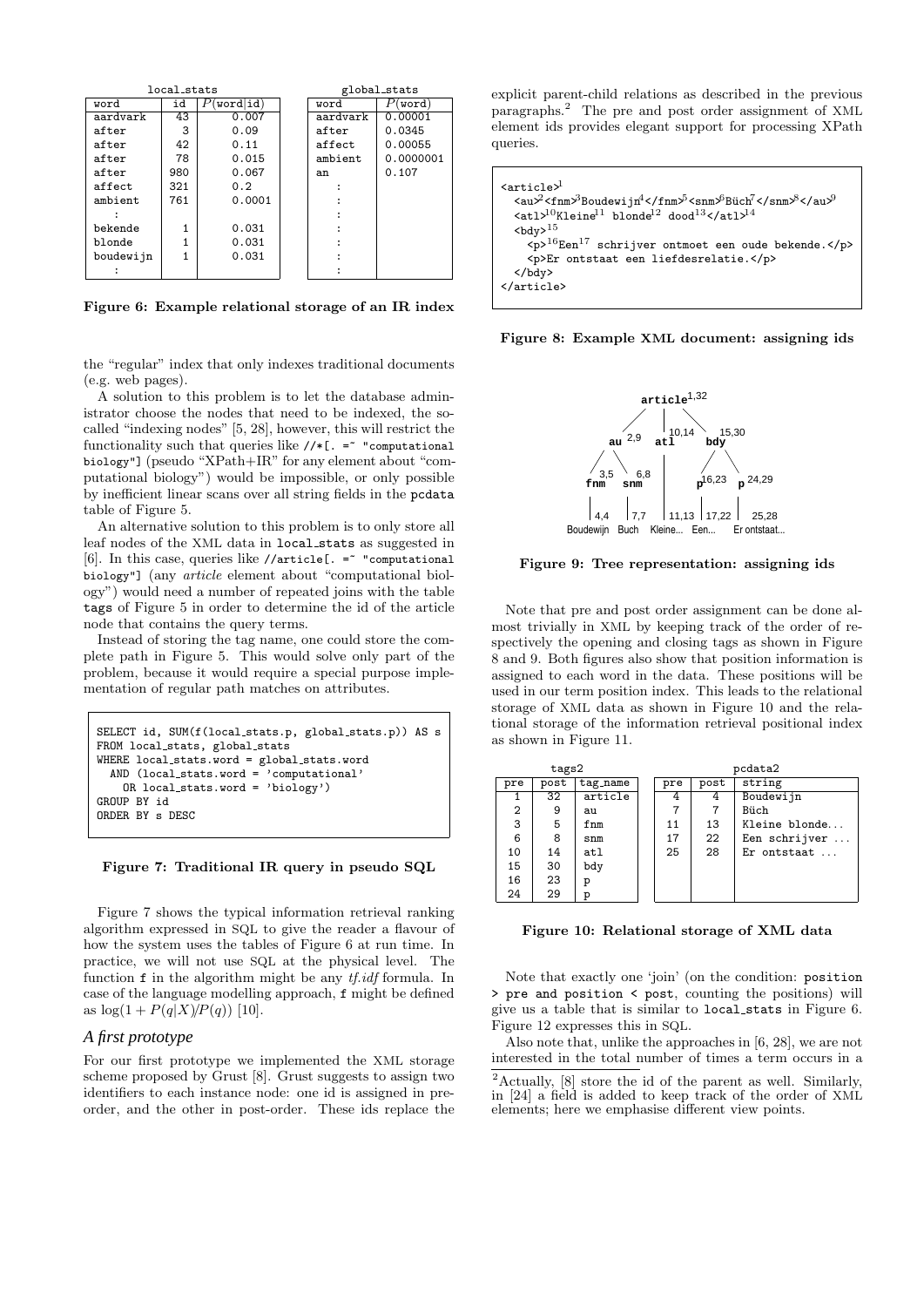| position_index |          |  | global stats |         |  |
|----------------|----------|--|--------------|---------|--|
| word           | position |  | word         | word    |  |
| bekende        | 22       |  | bekende      | 0.00321 |  |
| blonde         | 12       |  | blonde       | 0.00013 |  |
| boudewijn      | 4        |  | boudewijn    | 0.00004 |  |
| büch           | 7        |  | büch         | 0.00001 |  |
| een            | 17       |  | een          | 0.0991  |  |
| een            | 20       |  | er           | 0.0145  |  |
| een            | 27       |  |              |         |  |
| er             | 25       |  |              |         |  |
| kleine         | 11       |  |              |         |  |
|                |          |  |              |         |  |

Figure 11: Relational storage of the IR positional index

```
CREATE VIEW local stats2 AS
  SELECT word, pre
    CAST(COUNT(position) AS float) / (post - pre) AS p
  FROM position index, tags2
  WHERE position > pre
   AND position < post
  GROUP BY word, pre
```
Figure 12: Combining term information and the structured information in pseudo SQL

certain XML element type (that is, the so-called 'document frequency' of the term). The language modelling approach suggests that  $P(q)$  is the probability of a term in "general" query English": It should be the same for all queries. Furthermore, to avoid the sparse data problem, it should be estimated on as much data as possible. In our case,  $P(q)$ is defined by the total number of occurrences of  $q$  in the entire INEX collection, divided by the total number of term occurrences in INEX (i.e. the "collection length" measured in the number of words).

### **2.4 Optimisation**

As an example of a logical optimisation step, let's have a look at the fifth query of Figure 2 again. For the second part of Query 5,  $P(\text{books OR journals OR magazines}|X)$  is defined in Section 2.2 as:

 $P(\text{books}|X) + P(\text{journals}|X) + P(\text{magazines}|X)$ 

Remember that each  $P(q|X)$  is defined by the 'join' of Figure 12. This suggests that we have to do the 'join' for each of the words books, journals and magazines, and then group them by the XML element id, adding the probabilities. In [11] it is shown that a more efficient approach would be to first determine the number of occurrences of either (books OR journals OR magazines) and then compute the probability by dividing by the length of the XML element. So, we could first do a selection of (books OR journals OR magazines) on the position index, and then do the 'join' with the tags table. This way we avoid two of the three joins. A similar optimisation step is in general not possible in extended Boolean models [23] and fuzzy set models [20].

To understand what is happening here, note that each occurrence of (books OR journals OR magazines) actually has its own position. At any place in the XML data where either books, or journals, or magazines occurs, we actually know its position. We cannot do a similar optimisation for 'AND' queries (Note that all queries of Figure 2, except for Query 5, are implicit 'AND' queries), that is, the words books, journals, and magazines occur nowhere in the data on exactly the same position, for the simple reason that each position contains exactly one word.

The above example shows a simple, almost trivial, optimisation step. A modern database query optimiser should be able to reason over queries that contain clauses over data structures that are typically implemented in different extensions of the DBMS. Current, state-of-the-art optimiser technology can deal with extensions in isolation. In future work, we will design an inter-object optimiser layer that is able to bridge the typical orthogonality of database extensions. At the logical level, the query optimiser will be extended to handle interacting extensions, including e.g. extensions for other media.

# **3. EXPERIMENTAL SETUP AND RESULTS**

In this section we describe the experimental setup and the evaluation results of the system using the INEX testbed. We describe the tasks and evaluation procedure, the system setup and research questions, and finally the experimental results.

# **3.1 The INEX evaluation**

INEX is the Initiative for the Evaluation of XML Retrieval. The initiative provides a large testbed, consisting of XML documents, retrieval tasks, and relevance judgements on the data. INEX identifies two tasks: the content-only task, and the content-and-structure task.

The content-only task provides queries of the form: //\*[.  $=$  "computational biology"] ("XPath+IR" for: any element about "computational biology"). In this task, the system needs to identify the most appropriate XML element for retrieval. The task resembles users that want to search XML data without knowing the schema or DTD.

The content-and-structure task provides queries of the form:  $//$ article[author = "Smith|Jones" and bdy = "software engineering"] ("XPath+IR" for: retrieve articles written by either Smith or Jones about software engineering). This task resembles users or applications that do know the schema or DTD, and want to search some particular XML elements while formulating restrictions on some other elements.

For each query in both tasks, quality assessments are available. XML elements are assessed based on relevance and coverage. Relevance is judged on a four-point scale from 0 (irrelevant) to 3 (highly relevant). Coverage is judged by the following four categories: N (no coverage), E (exact coverage), L (the XML element is too large), and S (the XML element is too small).

In order to apply traditional evaluation metrics like precision and recall, the values for relevance and coverage must be quantised to a single quality value. INEX suggests the use of two quantisation functions: Strict and liberal quantisation. The strict quantisation function evaluates whether a given retrieval method is capable of retrieving highly relevant XML elements: it assigns 1 to elements that have a relevance value 3, and exact coverage. The liberal quantisation function assigns 1 to elements that have a relevance value of 2 and exact coverage, or, a relevance value of 3 and either exact, too small, or too big coverage.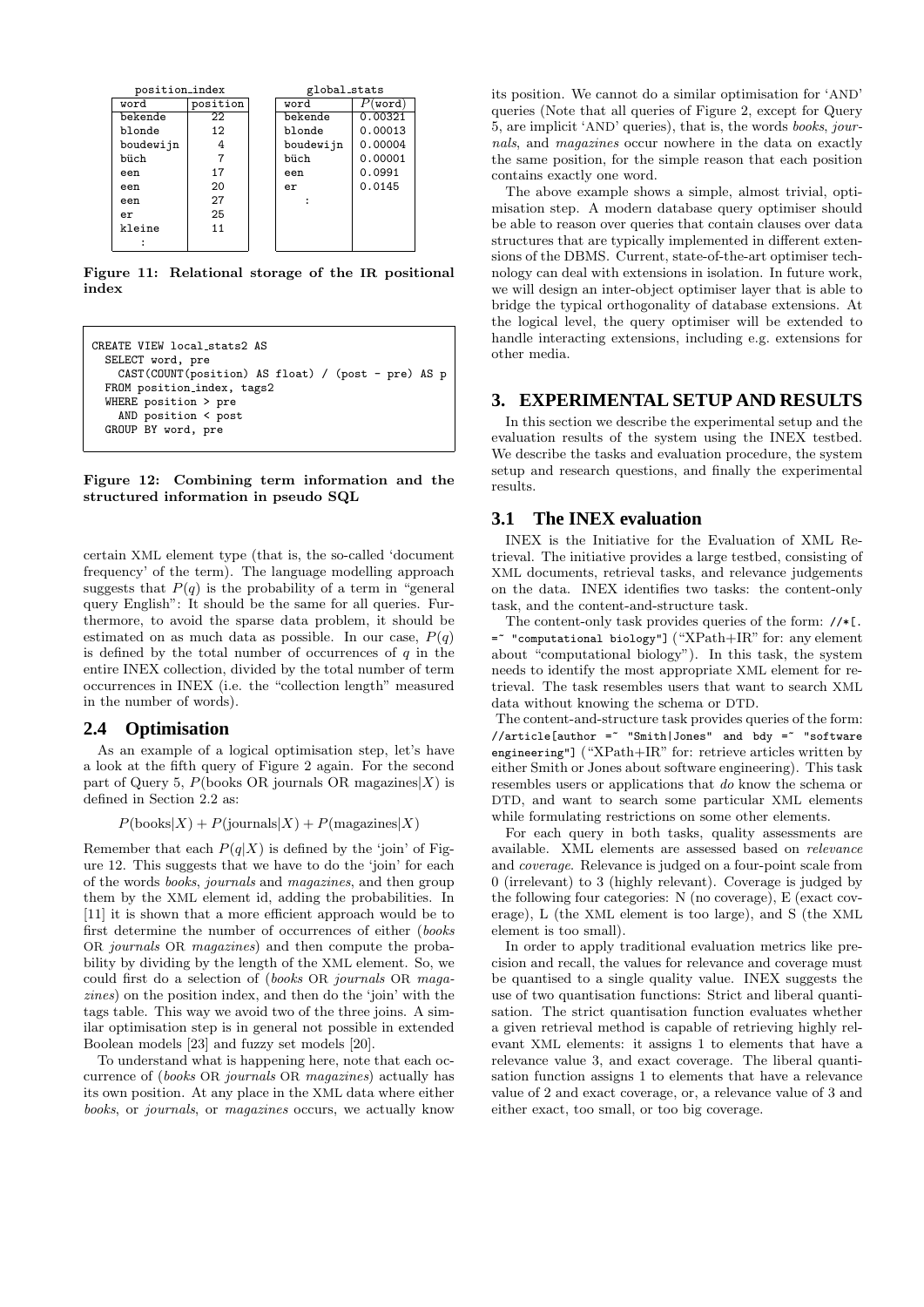### **3.2 System setup and research questions**

We evaluate a system that only has limited functionality. First of all, we assume that  $\lambda = 1$  in Equation 2, so we do not have to store the global stats table of Figure 11. The system supports queries with a content restriction on only one XML element, so the example content-and-structure query in the previous section is not supported: Either the restriction on the author tag, or the restriction on the bdy tag has to be dropped. The system supports conjunction and disjunction operators, which are evaluated as defined in the example of Query 5 at the end of Section 2.2. All queries were manually formulated from the topic statements.

The experiments are designed to answer the following research question: Can we use the prior probability  $P(X)$  (see Equation 1) to improve the retrieval quality of the system? We present three experiments using the system described in this paper, for which only the prior probabilities  $P(X)$  differ. The baseline experiment uses a uniform prior  $P(X) = c$ , where  $c$  is some constant value, so each XML element will have the same a priori probability of being retrieved. A second experiment uses a length prior  $P(X) = number$ tokens in the XML element, where a token is either a word or a tag. This means that the system will prefer bigger elements, i.e. elements higher up the XML tree, over smaller elements. A third experiment uses a prior that is somewhere in between the two extremes. The prior is defined by  $P(X) = 100 + number of tokens in the XML element.$ Of course, the priors should be properly scaled, but the exact scaling does not matter for the purpose of ranking. We hypothesise that the system using the length prior will outperform the baseline system

#### **3.3 Evaluation results**

This section presents the evaluation results of three retrieval approaches (no prior, 'half' prior, and length prior) on two query sets (content-only, and content-and-structure), following two evaluation methods (strict and liberal). We will report for each combination the precision at respectively 5, 10, 15, 20, 30 and 100 documents retrieved.

#### *Strict evaluation*

Table 1 shows the results of the three experiments on the content-only queries following the strict evaluation. The precision values are averages over 22 queries. The results show an impressive improvement of the length prior on all cut-off values. Apparantly, if the elements that need to be retrieved are not specified in the query, users prefer larger elements over smaller elements.

| precision | no prior | 'half' prior | length prior |
|-----------|----------|--------------|--------------|
| at 5      | 0.0455   | 0.0455       | 0.1909       |
| at 10     | 0.0364   | 0.0455       | 0.1591       |
| at 15     | 0.0303   | 0.0424       | 0.1394       |
| at $20$   | 0.0341   | 0.0364       | 0.1318       |
| at 30     | 0.0364   | 0.0424       | 0.1318       |
| at 100    | 0.0373   | 0.0559       | 0.1000       |

Table 1: Results of content-only (CO) runs with strict evaluation

Table 2 shows the results of the three experiments on the content-and-structure queries following the strict evaluation. The precision values are averages over 28 queries. The baseline system performs much better on the content-and-

structure queries than on the content-only queries. Surprisingly, the length prior again leads to substantial improvement on all cut-off values in the ranked list.

| precision | no prior | 'half' prior | length prior |
|-----------|----------|--------------|--------------|
| at 5      | 0.1929   | 0.2357       | 0.2857       |
| at 10     | 0.1964   | 0.2321       | 0.2857       |
| at 15     | 0.1976   | 0.2333       | 0.2714       |
| at $20$   | 0.1929   | 0.2232       | 0.2589       |
| at 30     | 0.1786   | 0.2060       | 0.2607       |
| at 100    | 0.0954   | 0.1107       | 0.1471       |

Table 2: Results of content-and-structure (CAS) runs with strict evaluation

### *Liberal evaluation*

Table 3 shows the results of the three experiments on the content-only queries using the liberal quantisation function defined above for evaluation. The precision values are averages over 23 queries. Again, the results show a significant improvement of the length prior on all cut-off values.

| precision | no prior | 'half' prior | length prior |
|-----------|----------|--------------|--------------|
| at 5      | 0.1130   | 0.1391       | 0.4261       |
| at 10     | 0.0957   | 0.1304       | 0.3609       |
| at 15     | 0.0957   | 0.1333       | 0.3304       |
| at $20$   | 0.1000   | 0.1152       | 0.3000       |
| at 30     | 0.1087   | 0.1232       | 0.2812       |
| at 100    | 0.0896   | 0.1222       | 0.2065       |
|           |          |              |              |

Table 3: Results of content-only (CO) runs with liberal evaluation

Table 4 shows the results of the three experiments on the content-and-structure queries following the liberal evaluation. The precision values are averages over 28 queries. The length prior again shows better performance on all cut-off values. Note that the content-only task and the contentand-structure task show practically equal performance if the liberal evaluation procedure is followed.

| precision | no prior | 'half' prior | length prior |
|-----------|----------|--------------|--------------|
| at 5      | 0.2429   | 0.2929       | 0.4000       |
| at 10     | 0.2286   | 0.2823       | 0.3750       |
| at 15     | 0.2262   | 0.2881       | 0.3738       |
| at $20$   | 0.2268   | 0.2821       | 0.3607       |
| at $30$   | 0.2179   | 0.2583       | 0.3595       |
| at 100    | 0.1279   | 0.1571       | 0.2054       |

Table 4: Results of content-and-structure (CAS) runs with liberal evaluation

# **4. DISCUSSION AND FUTURE WORK**

We presented an initial design and implementation of a system that supports XPath and complex information retrieval queries. In the CIRQUID project we will develop an algebra that allows us to define complex queries using language modelling primitives, like bigrams (proximity) conditional independence, and mixture models.

From the INEX experiments we conclude that it is beneficial to assign a higher prior probability of relevance to bigger fragments of XML data than to smaller XML fragments, that is, to users, more information seems to be better information.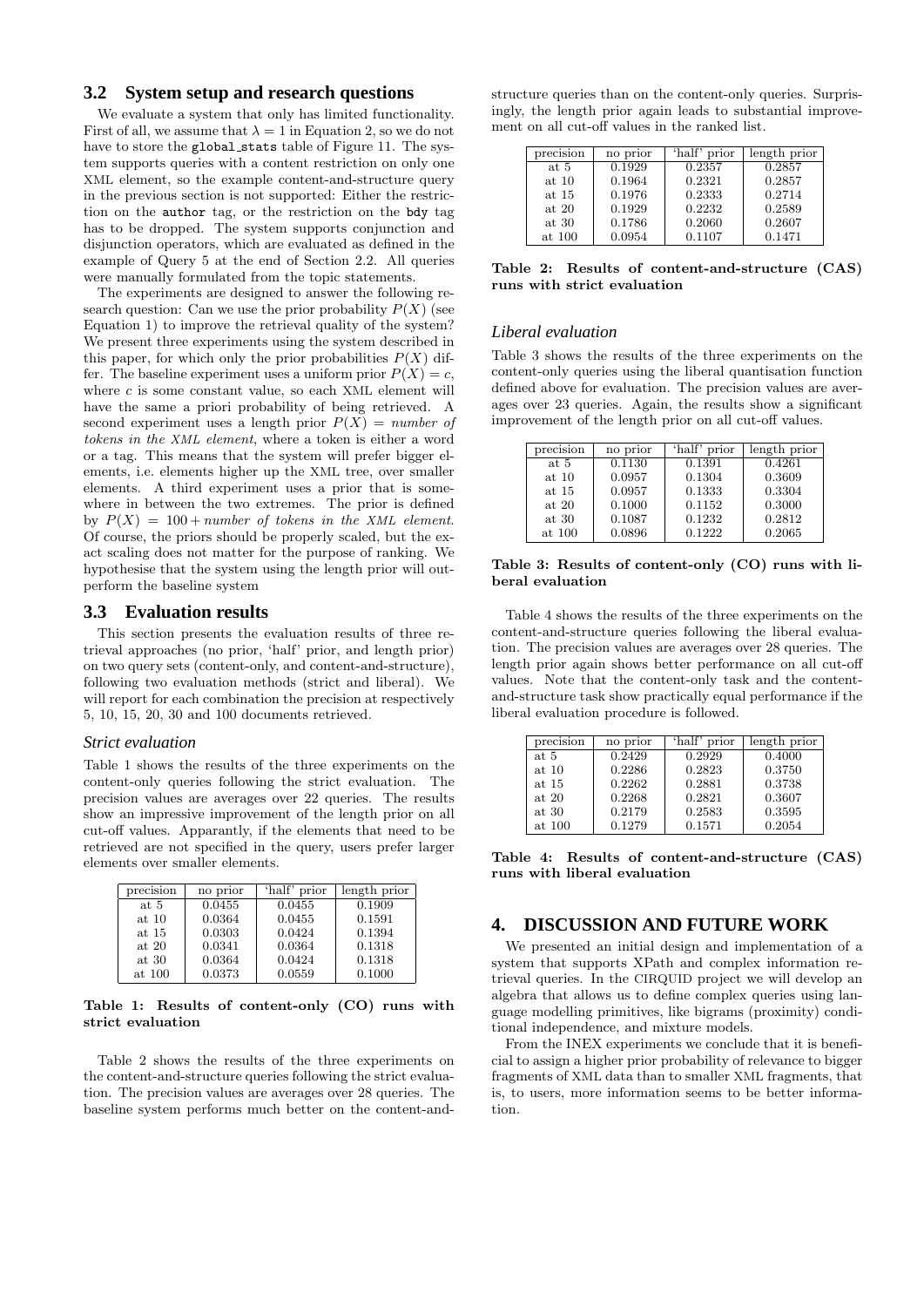# **Acknowledgements**

The research presented in this paper was funded in part by the Netherlands Organisation for Scientific Research (NWO).

# **5. REFERENCES**

- [1] A. Berger and J. Lafferty. Information retrieval as statistical translation. In Proceedings of the 22nd ACM Conference on Research and Development in Information Retrieval (SIGIR'99), pages 222–229, 1999.
- [2] A. Berglund, S. Boag, D. Chamberlin, M.F. Fernandez, M. Kay, J. Robie, and J. Simeon. XML Path language (XPath) 2.0. Technical report, World Wide Web Consortium, 2002. http://www.w3.org/TR/xpath20/
- [3] H.E. Blok. Database Optimization Aspects for Information Retrieval. PhD thesis, Centre for Telematics and Information Technology, University of Twente, 2002.
- [4] D. Florescu and D. Kossmann. A performance evaluation of alternative mapping schemes for storing XML data in a relational database. In Proceedings of the VLDB'99, pages 105–110, 2001.
- [5] N. Fuhr and K. Grossjohann. XIRQL: A query language for information retrieval in XML. In Proceedings of the 24th ACM Conference on Research and Development in Information Retrieval  $(SIGIR'01)$ , pages 172–180, 2001.
- [6] T. Grabs. Generating vector spaces on-the-fly for flexible XML retrieval. In Proceedings of the SIGIR workshop on XML and Information Retrieval, pages 4–13, 2002.
- [7] D.A. Grossman, O. Frieder, D.O. Holmes, and D.C. Roberts. Integrating Structured Data and Text: A Relational Approach. Journal of the American Society of Information Science, 48(2):122–132, 1997.
- [8] T. Grust, Accelerating XPath location steps. In Proceedings of the 2002 ACM SIGMOD international conference on Management of data, pages 109–120, 2002.
- [9] D. Hiemstra. A linguistically motivated probabilistic model of information retrieval. In Proceedings of the Second European Conference on Research and Advanced Technology for Digital Libraries (ECDL), pages 569–584, 1998.
- [10] D. Hiemstra. A probabilistic justification for using tf.idf term weighting in information retrieval. International Journal on Digital Libraries, 3(2):131–139, 2000.
- [11] D. Hiemstra. Using language models for information retrieval. PhD thesis, Centre for Telematics and Information Technology, University of Twente, 2001.
- [12] D. Hiemstra. Term-specific smoothing for the language modeling approach to information retrieval: The importance of a query term. In Proceedings of the 25th ACM Conference on Research and Development in Information Retrieval (SIGIR'02), pages 35–41, 2002.
- [13] D. Hiemstra and F.M.G. de Jong. Disambiguation strategies for cross-language information retrieval. In Proceedings of the third European Conference on

Research and Advanced Technology for Digital Libraries (ECDL), pages 274–293, 1999.

- [14] M. van Keulen, J. Vonk, A.P. de Vries, J. Flokstra, and H.E. Blok. Moa: extensibility and efficiency in querying nested data. Technical report 02-19, Centre for Telematics and Information Technology, 2002.
- [15] J. List and A.P. de Vries. CWI at INEX. In Proceedings of the first INEX workshop, 2003. (in this volume)
- [16] C. Manning and H. Schütze. Foundations of Statistical Natural Language Processing. MIT Press, 1999.
- [17] M.E. Maron and J.L. Kuhns. On relevance, probabilistic indexing and information retrieval. Journal of the Association for Computing Machinery, 7:216–244, 1960.
- [18] D.R.H. Miller, T. Leek, and R.M. Schwartz. A hidden Markov model information retrieval system. In Proceedings of the 22nd ACM Conference on Research and Development in Information Retrieval (SIGIR'99), pages 214–221, 1999.
- [19] P. Ogilvie and J. Callan. Language Models and Structured Document Retrieval. In Proceedings of the first INEX workshop, 2003. (in this volume)
- [20] C.P. Paice. Soft evaluation of Boolean search queries in information retrieval systems. Information Technology: Research and Development, 3(1):33–42, 1984.
- [21] L.R. Rabiner. A tutorial on hidden Markov models and selected applications in speech recognition. In A. Waibel and K.F. Lee, editors, Readings in speech recognition, pages 267–296. Morgan Kaufmann, 1990.
- [22] G. Salton and C. Buckley. Term-weighting approaches in automatic text retrieval. Information Processing  $\mathcal C$ Management, 24(5):513–523, 1988.
- [23] G. Salton, E.A. Fox, and H. Wu. Extended Boolean information retrieval. Communications of the ACM, 26(11):1022–1036, 1983.
- [24] A. R. Schmidt, M. L. Kersten, M. A. Windhouwer, and F. Waas. Efficient Relational Storage and Retrieval of XML Documents (Extended Version). In The World Wide Web and Databases - Selected Papers of WebDB 2000, Springer-Verlag, pages 137–150, 2000.
- [25] F. Song and W.B. Croft. A general language model for information retrieval. In Proceedings of the 8th International Conference on Information and Knowledge Management, CIKM'99, pages 316–321, 1999.
- [26] A.P. de Vries. Content and Multimedia Database Management Systems. PhD thesis, Centre for Telematics and Information Technology, University of Twente, 1999.
- [27] J. Xu, R. Weischedel, and C. Nguyen. Evaluating a probabilistic model for cross-lingual information retrieval. In Proceedings of the 24th ACM Conference on Research and Development in Information Retrieval (SIGIR'01), pages 105–110, 2001.
- [28] R. van Zwol. Modelling and searching web-based document collections. PhD thesis, Centre for Telematics and Information Technology, University of Twente, 2002.